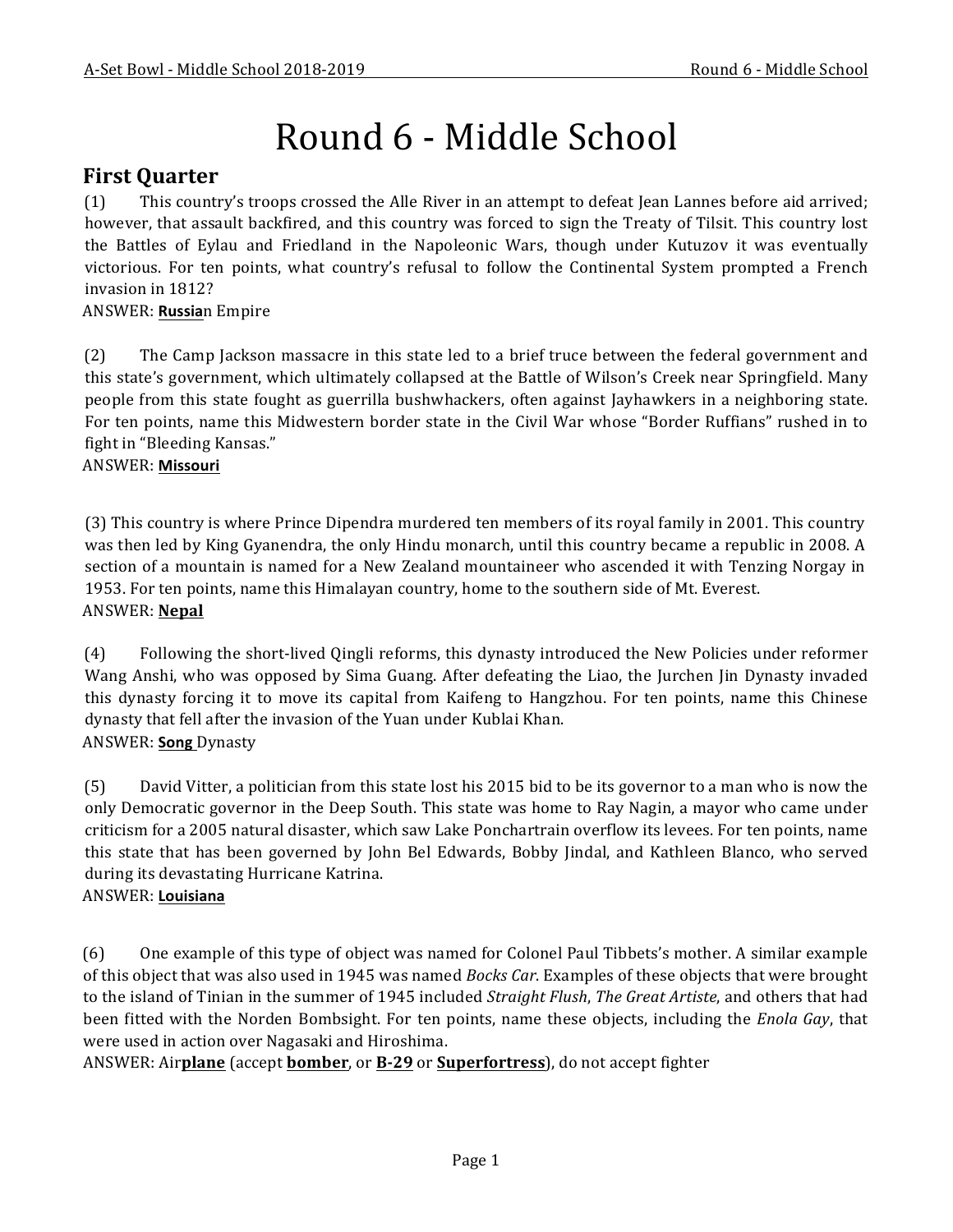(7) One of this religion's scriptures is called the Holy Piby. This religion is divided into denominations like Nyahbinghi called "Mansions" and keeps a diet caled Ital [EYE-tall]. For ten points, name this religion which regards Haile Selassie as the second coming of Christ, a Jamaican movement famous for its practitioners' dreadlocks and marijuana use.

ANSWER: Rastafarianism (accept word forms, including Rastafari))

(8) The central figure of this event arrived by barge to Murray's Wharf and, after it, was forced to walk to his residence at Franklin House since too many people were crowding the streets. Robert Livingston administered an oath to the subject of this event, who allegedly added the words "so help me God" at the end. This event included a speech given outside of Federal Hall in New York City. For ten points, name this April 30, 1789 event that marked the start of the first Presidency.

ANSWER: **inauguration** of George **Washington** (prompt on partial answers)

## **Second Quarter**

(1) Former Hungarian ambassador John Montgomery helped Miklos Horthy avoid being targeted by these events. Geoffrey Lawrence and Francis Biddle were presiding figures at this event, where Supreme Court Justice Robert Jackson gave an opening speech. Hjalmar Schacht was acquitted of conspiring and planning crimes against peace at this event. Rudolf Hess was among the men transported to Spandau Prison after, for ten points, what post-war trials against Nazi officials? ANSWER: **Nuremberg** Trials (prompt on descriptive answers)

BONUS: Nuremberg is the largest city in the northern part of this largest state of Germany by area. The largest city in this German state is Munich, where Hitler led the Beer Hall Putsch. ANSWER: **Bavaria** (or **Bayern**)

(2) Despite his son having ordered the action, this man was criticized for the deadly force brought against protesting coal miners at his Ludlow mine. This man's corrupt business practices were exposed by muckraker Ida Tarbell, who wrote a history of his company. For ten points, name this richest ever American, the founder of Standard Oil.

#### ANSWER: John D. **Rockefeller**

BONUS: Rockefeller got his start in the oil business in this Ohio city, where he took advantage of its location on Lake Erie to obtain favorable shipping rates.

#### ANSWER: **Cleveland**

(3) This country was the site of Operation Gunnerside, which saw a plant that was producing heavy water sabotaged by ski commandoes. After its liberation, this country's Akershus fortress saw the execution of a man who collaborated with the Nazis, Vidkun Quisling. This country's fjords protected ships of the German Navy, and it was invaded at the same time as nearby Denmark. For ten points, name this Scandinavian country where Germany occupied its cities of Bergen and Oslo.

#### ANSWER: **Norway**

BONUS: Heavy water was being produced by Nazi Germany in Norway for use in this type of weapons. The effort failed due to the aforementioned sabotage and insufficient technological development. ANSWER: **Nuclear** or **Atomic** Weapons (or bombs)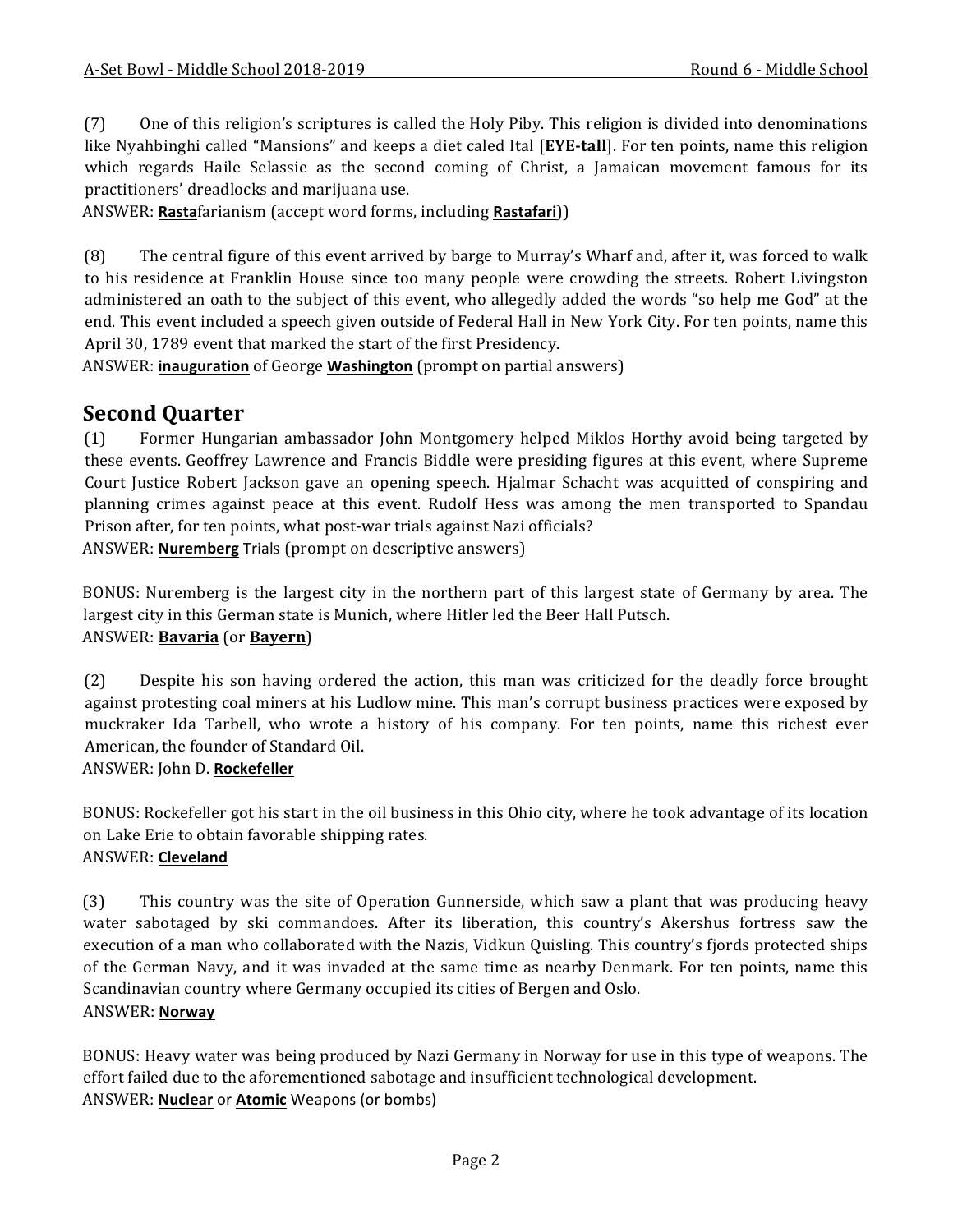(4) A work depicting people from this place should be viewed from right to left and was finished after its painter attempted suicide by overdosing on arsenic. In that piece about this place, each of the major groups acts alongside a blue Buddha-like idol that is meant to represent "the Beyond." The work Where Do We Come From? What Are We? Where Are We Going? was set on, for ten points, what French Polynesian island that was frequented by Paul Gauguin?

ANSWER: **Tahiti** (prompt on French Polynesia before mentioned; prompt on descriptions of Pacific Islands/Oceania before "this island" is read)

BONUS: Due to its shared setting and subjects, Gauguin's painting *The Spirit of the Dead Watching* was compared to *Olympia*, a painting, by this proto-impressionist who is not to be confused with the painter of Impression: Sunrise.

#### ANSWER: Edouard **Manet**

(5) One man with this title was the son of the author of Meditations and enjoyed participating in public wrestling matches. Pertinax and Julian the Apostate were two holders of this title, while Otho and Galba were two of four people to hold this title in a particular year. Nerva was the first of five successive men to hold this title who were considered "good." For ten points, name this title held by Vespasian and Antoninus Pius, who build a wall in Scotland, just like his predecessor, Hadrian. ANSWER: **Roman Emperor** (prompt on partial answer)

BONUS: Which Roman Emperor wrote the *Meditations*, a work of Stoic philosophy from the latter part of the second century AD?

#### ANSWER: **Marcus Aurelius**

(6) This company was criticized for deciding not to remove footage of the Lac-Megantic disaster, one of the deadliest train derailments in Canadian history, as stock footage in one of its 2018 films. A company called "Qwikster" was to be spunoff from this company in 2011, but CEO Reed Hastings quickly changed course. Programs like Narcos and the American version of House of Cards were produced by, for ten points, what streaming service that released Bird Box in 2018? ANSWER: **Netflix**

BONUS: Narcos was a three-season drama set in which South American country, which has battled violence from drug cartels and is home to thousands of refugees fleeing political unrest in neighboring Venezuela? ANSWER: **Colombia**

(7) One US policy relating to this foreign country was upheld by the Nine-Power Treaty, which was issued as part of U.S. foreign policy in a namesake 1899 note. The Open Door policy related to this country though it was nearly abandoned after the Boxer Rebellion. For ten points, name this Asian country that the US and Western powers sought to trade with in cities such as Tianjin and Hangzhou. ANSWER: **China**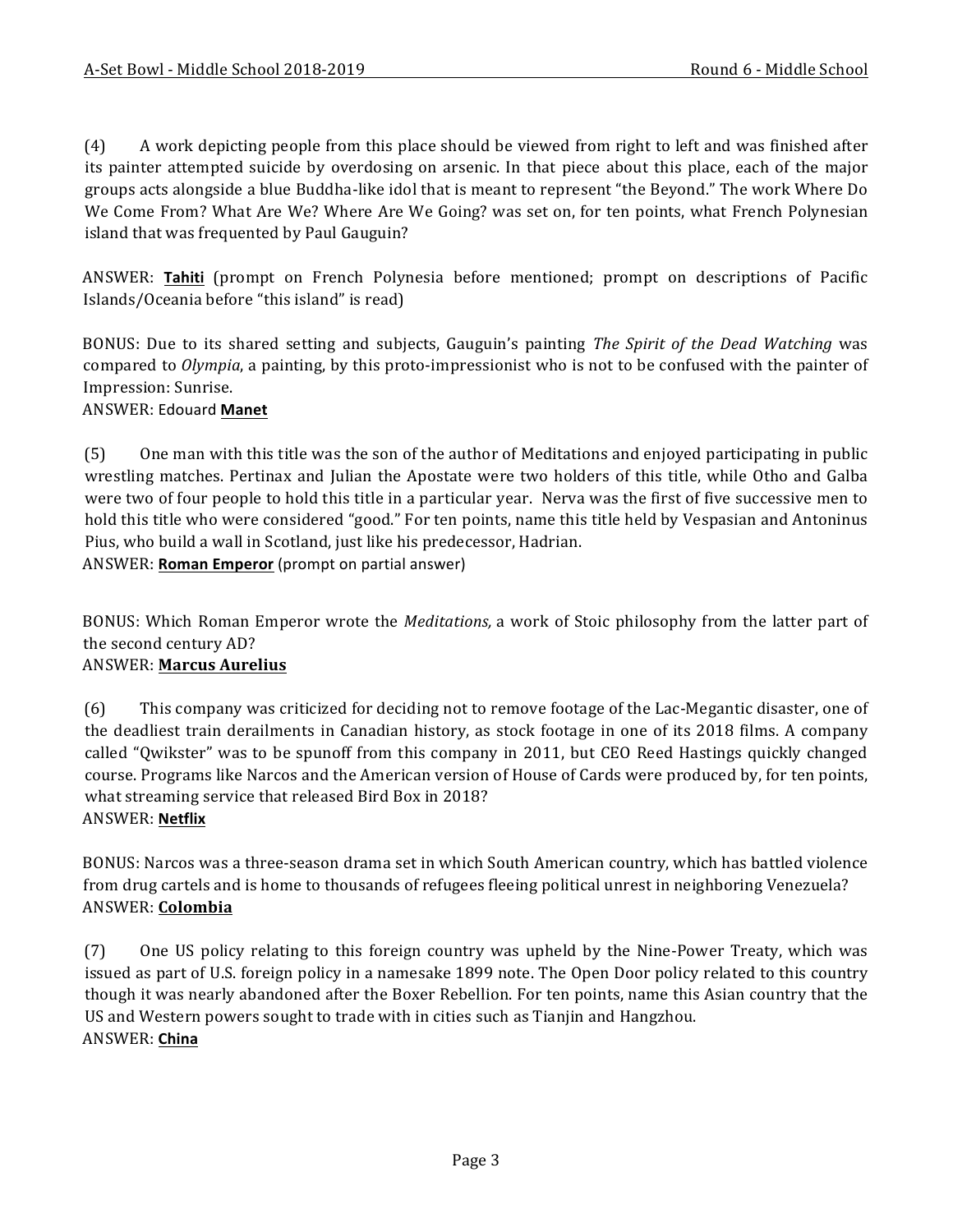BONUS: The original Open Door Note was issued during the administration of this US president, who pursued an imperialist foreign policy during and after the Spanish American War. ANSWER: William **McKinley**

(8) Defenders of this city repurposed naval guns from the Aurora to defend Pulkovo Heights. After its deployment in the Crimea, the Gustay rail gun was to be used for the second time in fighting over this city. This city's defenders were resupplied by the Road of Life, where vehicles would travel across a frozen lake east of this besieged city. Army Group North and their Finnish allies retreated after 900 days of fighting in, for ten points, what Soviet city that was besieged from 1941 to 1944? ANSWER: **Leningrad** (accept **St. Petersburg**)

BONUS: This frozen lake east of Leningrad, the largest lake entirely within Europe, was used as the "Road of Life" during the siege of Leningrad.

ANSWER: Lake **Ladoga**

## **Third Quarter**

The categories are ...

1. **Revolutionary War Battles 2. Battle of Actium 3. Mayans**

#### **Revolutionary War Battles**

Name the battle from the American Revolution where...

- (1) The "Shot Heard Round the World" was fired, just before the Battle of Concord.
- ANSWER: Battle of **Lexington** (accept Battle(s) of **Lexington** and Concord)
- (2) Someone legendarily said "don't fire until you see the whites of their eyes," fought on Breed's Hill near Boston.
- **ANSWER: Battle of Bunker Hill**

(3) The British lost many troops at Freeman's Farm and surrendered after fighting at Bemis Heights.

#### ANSWER: Battle of **Saratoga**

(4) Washington's troops captured hundreds of Hessians after crossing the Delaware River.

- ANSWER: Battle of **Trenton**
- (5) After a battle next to a university, Cornwallis was forced to abandon central New Jersey,
- ANSWER: Battle of **Princeton**
- (6) Molly Pitcher's legendary heroics and Charles Lee's infamous retreat took place.
- ANSWER: Battle of **Monmouth**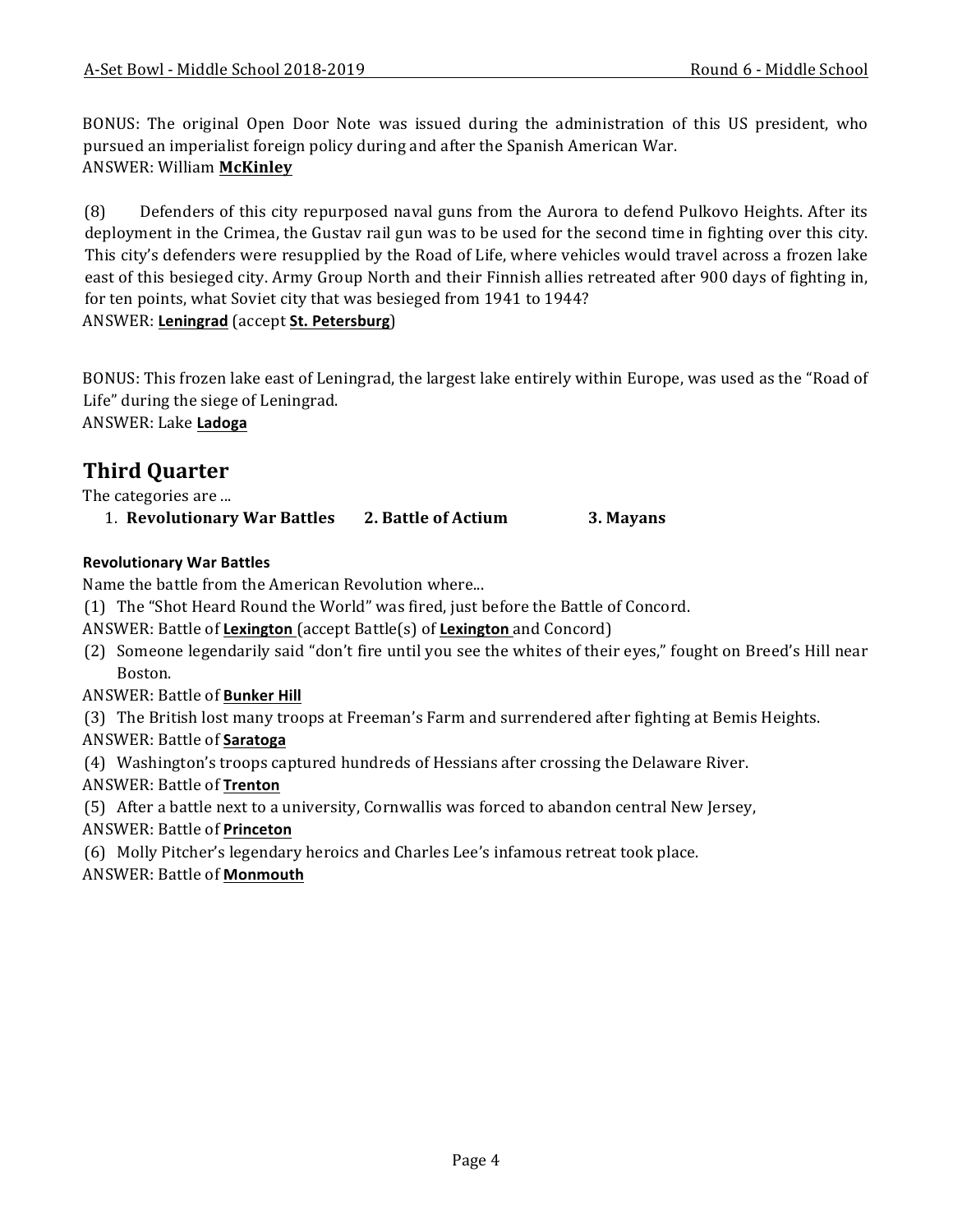#### **Battle of Actium**

Name the...

(1) Egyptian queen whose ships' hasty retreat signaled a turn in the battle.

ANSWER: **Cleopatra** VII Philopator

(2) Losing general at Actium, the Roman lover of that Egyptian queen.

#### ANSWER: **Marc Antony** (or **Marcus Antonius**)

(3) Winning general who took the title "Princeps" after the battle.

#### ANSWER: **Octavian** (accept Gaius **Octavius** Thurinus)

(4) Epic poem by Virgil whose protagonist's shield features a depiction of the battle.

#### ANSWER: **Aeneid**

(5) Egyptian city that names the 34 BC "donations" in which Roman and Parthian land was divided up, a key cause of the war.

ANSWER: Donations of **Alexandria**

(6) Son of the Egyptian queen who was executed two weeks after his mother's death.

ANSWER: **Caesarion** (or **Ptolemy Caesar**; prompt on Ptolemy; prompt on Caesar)

#### **Mayans**

Name the...

(1) Technology whose "Long Count" type supposedly predicted the end of the world in 2012.

ANSWER: **calendar**

(2) Prominent Mexican peninsula on which the Mayan civilization was centered.

ANSWER: **Yucatan** Peninsula

(3) Mayan city where the Temple of Kukulcan, a massive step-pyramid, is found.

#### ANSWER: **Chichen Itza**

(4) Religious action carried out at a sinkhole called the Sacred Cenote to honor the rain god Chaac. ANSWER: human and/or child **sacrifice** 

(5) Mythological text of the K'iche people that describes the Hero Twins and was preserved by a Dominican friar.

#### ANSWER: **Popul Vuh**

(6) Central American country that's the site of the Mayan city of Tikal.

ANSWER: **Guatemala**

## **Fourth Quarter**

(1) Upon seeing this phenomenon that looked "like an umbrella pine," one man journeyed from **Misenum to rescue Rectina and (+) Pomponianus.** A much later occurrence of this phenomenon **affected American airplanes that were undertaking missions near Naples. Stabiae was (\*) covered in** pumice after the most famous occurrence of this phenomenon, which also affected the nearby town of Herculaneum. For ten points, name this geological disaster that occurred in 79 AD, in which Pliny the Elder died and Pompeii was buried.

ANSWER: **Eruption** of Mount **Vesuvius**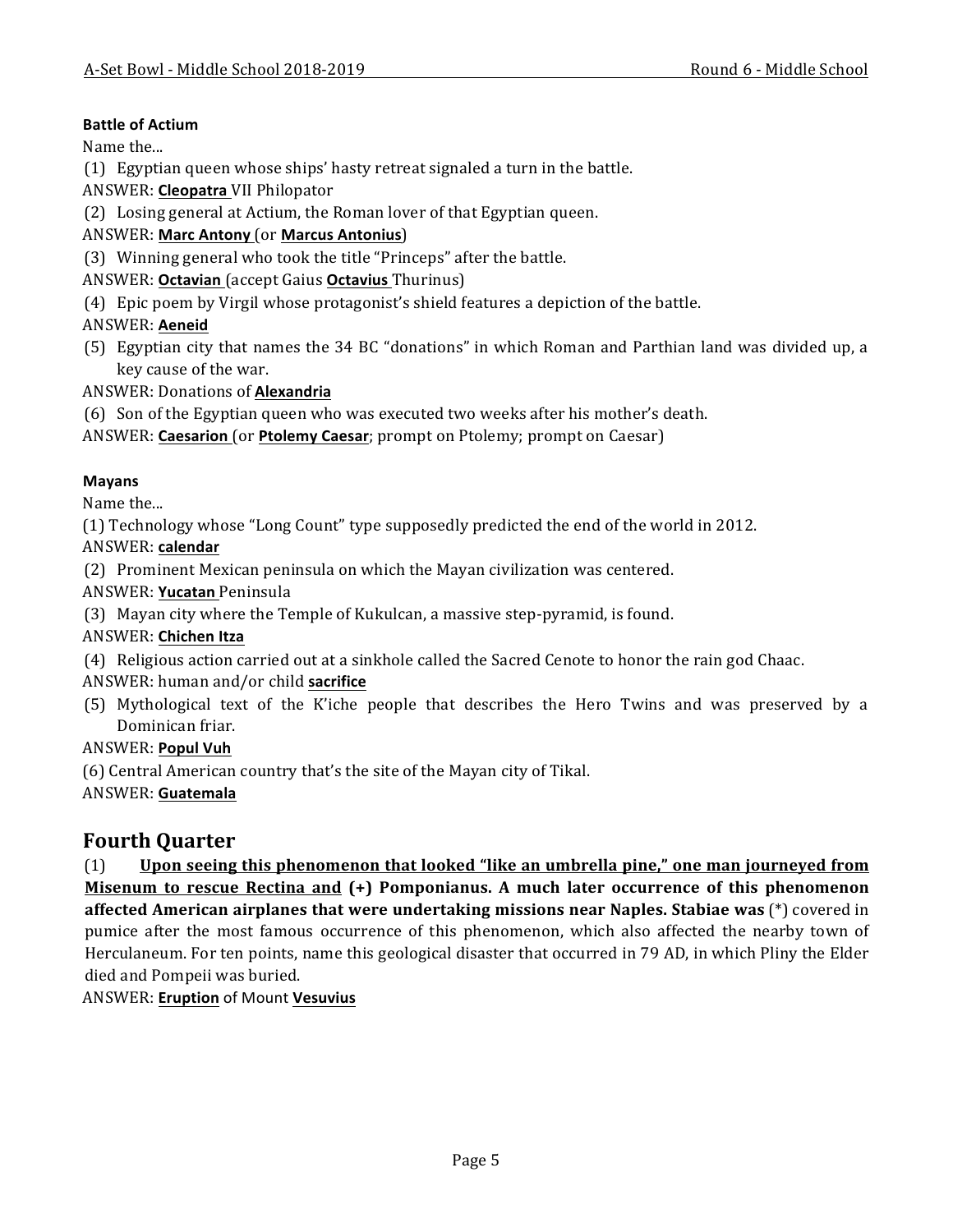(2) **Both members of the winning ticket in this election year had been interested in the philosophy of a mystic named Nicholas Roerich. The winning Vice Presidential candidate in this election year had earlier served as Secretary of Agriculture under the incumbent and succeeded (+) John Nance Garner. Wendell Willkie lost this election, which broke the tradition of (\*) two-term** presidencies. For ten points, name this election year in which FDR won, just after the start of World War II. ANSWER: US presidential election of **1940**

(3) **These people defeated their greatest foe at the Gates of Trajan after a successful defense of their capital, Sredets. Ninety nine out of every hundred of these people were blinded after their defeat at the Battle of Kleidion, a sight that caused King (+) Samuel to die of shock. The Byzantine emperor Basil II became known as the "slayer" of**, (\*) for ten points, what nomadic ethnic group who later formed a country with capital Sofia?

ANSWER: **Bulgars** (accept **Bulgarians**)

(4) **A** very early example of this art form, Seelewig, was produced in Nuremberg in 1644. The **earliest examples of this form include Jacopo Peri's Dafne and the oldest one still performed, The Coronation of Poppea by Claudio (+)** Monteverdi. Rival types of this art form in the 18th century **included seria and buffa; examples of the latter include (\*)** The Barber of Seville. A librettist writes the words for, for ten points, what art form that combines theatrical staging and, usually, classical music? ANSWER: **opera** (prompt on music; prompt on theater)

(5) Richard Fletcher took orders from this man to build the massive Lines of Torres Vedras. This **man, who led the reserves at the Battle of Seringapatam in 1799, was opposed by Anthony Pohlmann, who commanded forces for the Maratha ruler Raghuji Bhonsle II, at the Battle of**  $(+)$ Assaye. During the Peninsular War, this general defeated French forces at the Battle of Salamanca, **and this man joined (\*)** Gebhard von Blucher in a key victory in Belgium that led to an emperor being exiled to St. Helena. For ten points, name this British general who won the 1815 Battle of Waterloo over Napoleon.

ANSWER: Arthur **Wellesley**, first Duke of **Wellington** (accept either or both underlined names)

(6) One man with this surname headed the "Secret Committee of Trade" during the Second **Continental Congress and is sometimes known as the "Financier of the Revolution." In addition to Robert, another man with this surname wrote the phrases (+) "ensure domestic Tranquility" and "form a more perfect Union" at the Constitutional Convention.** (\*) For ten points, give this surname shared by Robert and the author of the Preamble, Gouverneur ["governor"]. ANSWER: Morris (accept Robert Morris; accept Gouverneur Morris)

(7) One speech from this man was kept in a "bank vault" under the palace, preventing the **leaders** of the 15 August (+) coup from finding it before it was smuggled out in a laundry basket. **That** speech by this man concedes that, despite attempts for "self-preservation," a joint declaration **from China, the United States, and the** (\*) USSR was accepted. This monarch was allowed to keep his throne, but had to renounce his divinity upon defeat in World War II. For ten points, name this Japanese emperor who reigned for over five decades in the mid-twentieth century. ANSWER: Emperor **Hirohito** (accept **Showa**)